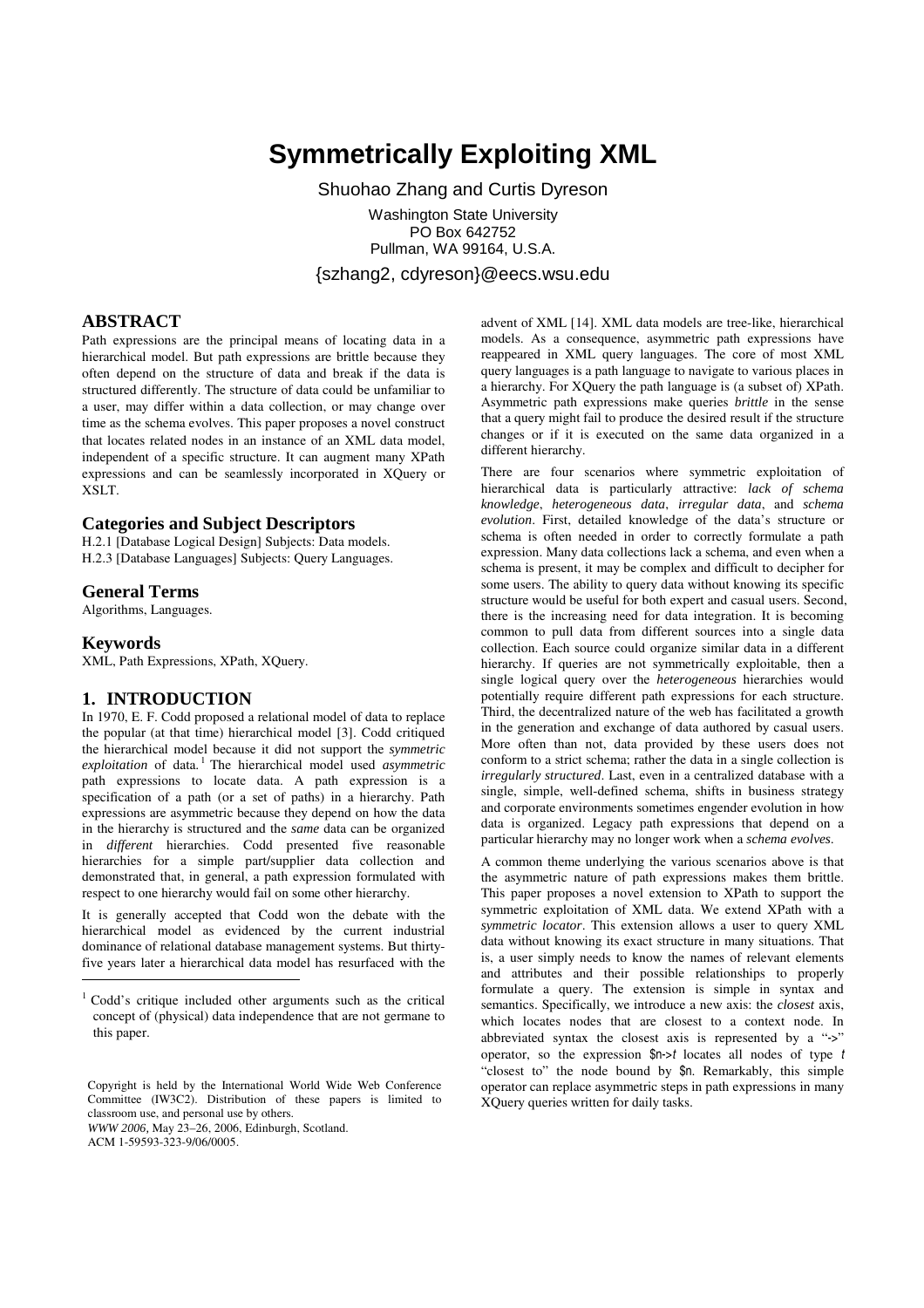```
<author>
 <name>E. F. Codd</name>
  <hook>
  <title>The Relational Model for Database Management</title>
   <publisher>Addison Wesley</publisher>
   <price>$46.95</price>
  </book>
  <hook>
   <title>Cellular Automata</title>
   <publisher>Academic Press</publisher>
   <price>$9.95</price>
   </book>
 </author>
…
```
**Figure 1. A fragment of** author.xml

This paper is organized as follows. A motivating example is presented in Section 2. Section 0 defines the syntax of the closest axis, while Section 4 describes its semantics. We consider both inmemory and persistent implementations in Section 5. Section 6 illustrates the use of the closest axis by rewriting some of the queries in the XML Query Use Cases [16]. Section 7 discusses related work and Section 8 concludes the paper.

# **2. MOTIVATION**

…

Consider how a collection of bibliographic information such as authors, books and publishers may be represented in a hierarchy. One of (but not limited to) the following two hierarchies may be used: 1) the hierarchy contains a list of authors, each of which contains a list of books by that author, or 2) the hierarchy contains a list of books, each of which contains a list of authors of that book. As an example, consider some bibliographic data about the author E. F. Codd that involves two books and two publishers. The two different representations are captured by two XML documents, author.xml and book.xml, shown respectively in Figure 1 and Figure 2. Both documents contain the same data but they have different structures.

For some queries, different path expressions are needed to query each hierarchy. For example, consider a query to retrieve books by E. F. Codd. The XQuery query for author.xml is given below.

#### return doc("author.xml")//author[name= 'E. F. Codd']/book

This query uses a path expression that navigates from the root to the proper author elements and then finds the desired book. But this query does not work for book.xml since it has a different structure. To query book.xml a different query has to be formulated.

#### return doc("book.xml")//book[author/name='E. F. Codd']

The path expression in each query differs. Moreover, no single path expression suffices to locate the desired data in both hierarchies.

While asymmetric path expressions are wedded to a particular hierarchy, the key to developing a symmetric locator is to identify what is *invariant* across the same data organized in different hierarchies. Observe that in both Figure 1 and Figure 2, book titles by an author are *closest* to that author. Here "closeness" is

```
…
<book>
 <title>The Relational Model for Database Management</title>
 <author><name>E. F. Codd</name></author>
 <price>$46.95</price>
 <publisher>Addison Wesley</publisher>
 </book>
 \lambda<title>Cellular Automata</title>
 <author><name>E. F. Codd</name></author>
 <price>$9.95</price>
 <publisher>Academic Press</publisher>
 </book>
…
```
#### **Figure 2. A fragment of** book.xml

the distance on the path between nodes in the hierarchical model of an XML document. In both hierarchies the author E. F. Codd is the closest author to each of the titles. This is not something specific to <author>s and <title>s only. In fact, whenever two nodes are closest in Figure 1, so are their counterparts in Figure 2.

This invariant property of different hierarchies can be exploited with a symmetric locator that locates related information based on closeness rather than a specific path. The symmetric locator is a closest axis. In abbreviated syntax the axis is denoted by an operator "->". Semantically, the axis locates all nodes that are closest to the context node. So "\$n->*t*" returns a sequence of all *t* nodes closest to the node bound by \$n. With this operator, the query posed at the beginning of this section can be expressed as follows:

return doc("any.xml")->author[->name='E. F. Codd']->book

where any.xml could be either author.xml or book.xml. It can also be applied to a hierarchy that, for example, contains a list of publishers, each of which contains a list of books. Furthermore, the query works for data with a heterogeneous structure. Suppose we mix bibliographic data from multiple sources (say, from the hierarchy of Figure 1 and that of Figure 2), the same query would work without any change. In contrast, it would be cumbersome to formulate a query using asymmetric path expression to query heterogeneous data. The user first has to know which structures are present in the data, and then write a different path expression for each distinct structure. Complicated as it is, such a query could only handle those hierarchies taken into account, and may need to change whenever data from another source (with a different structure) is added to the collection. In summary, the closest axis is more convenient to formulate and more robust against structural changes than asymmetric path expressions.

Although the closest axis is intended to replace asymmetric XPath axes in *many* practical uses, it cannot replace *all* of them. Without the sophisticated navigational functionalities provided by asymmetric path expressions, a query language may be less than Turing-complete [7]. When path expressions are inevitable for a task, one still needs to resort to XPath. (See Section 6 for more discussion on this.) So it is important to remember that the closest axis *extends but does not replace path expressions*.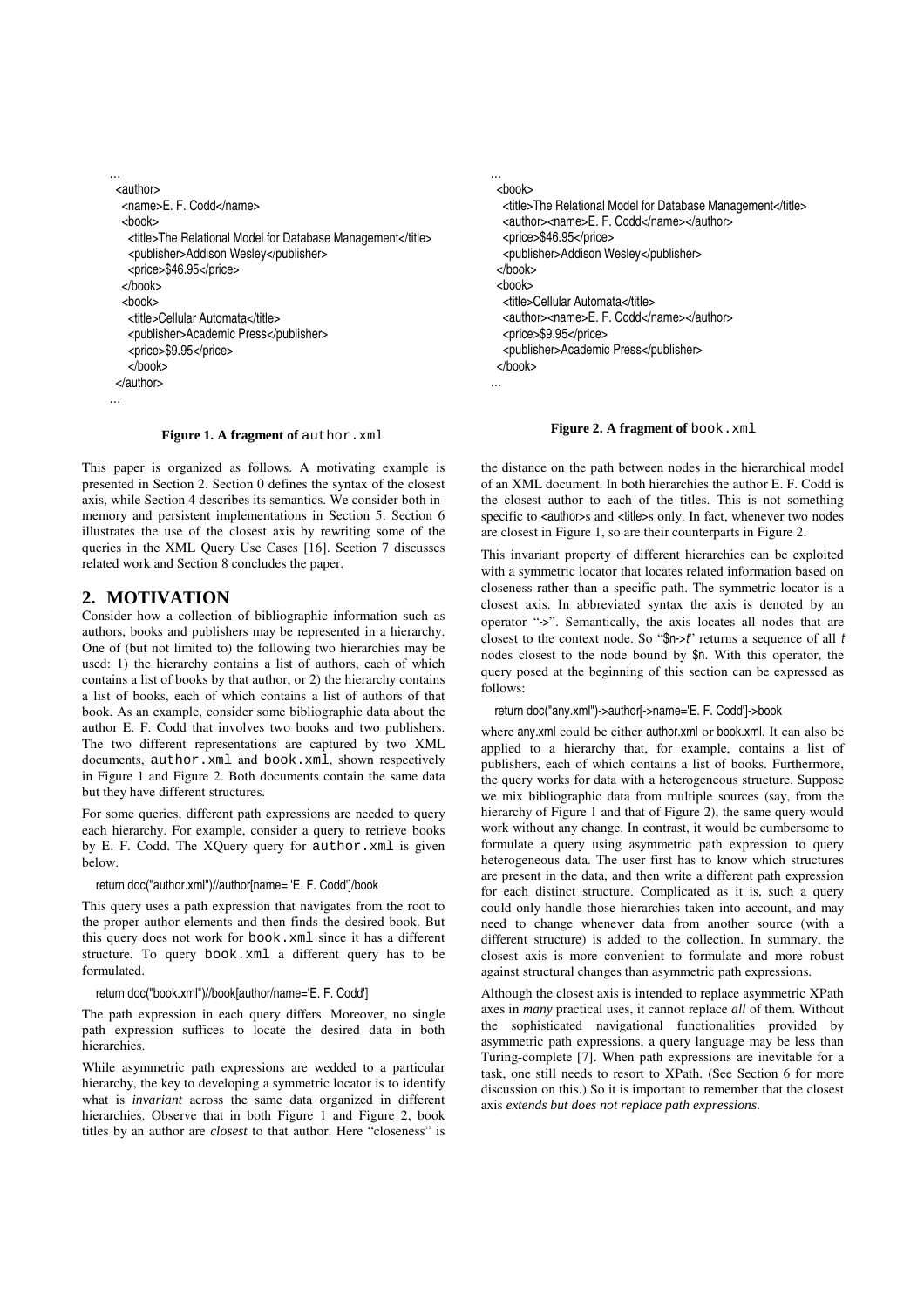# **3. SYNTAX**

The closest axis has a very simple syntax that can be seamlessly integrated into XPath. Figure 3 shows the EBNF grammar for the axis, where the newly-introduced symbols are underlined.

[29'] AxisStep ::= (ForwardStep | ReverseStep | ClosestStep) PredicateList

[n1] ClosestStep ::= ClosestAxis NodeTest | AbbrevClosestStep

[n2] ClosestAxis ::= <"closest" "::">

[n3] AbbrevClosestStep ::= "->" NodeTest

### **Figure 3. EBNF grammar for the extended XPath**

This grammar extends the current XPath grammar defined in the W3C candidate recommendation "XML Path Language (XPath) 2.0" [15]. There are 73 rules in the current XPath grammar, among which only rule [29] has to be modified. The modified rule, annotated [29'], introduces a new step, ClosestStep. ClosestStep is further defined by the new rule [n1]. A ClosestStep may or may not be abbreviated. New rules [n2] and [n3] define the unabbreviated and abbreviated syntax, respectively. An unabbreviated step is in the form closest::NodeTest, and an abbreviated step is ->NodeTest. The new XPath grammar has a total of 76 rules, with one of the original rules modified and three added.

# **4. SEMANTICS**

This section presents the formal semantics of the closest axis. We first present a data model for XML documents, and then define the closest axis. The specific semantics of the axis depends on the important concept of node "type". We also discuss a technique that computes node type in the absence of data schema.

### **4.1 Tree Data Model**

XML documents are commonly modeled as ordered, labeled trees. We first define such an XML data model.

**Definition** [tree] A tree is a tuple  $(V, E, \Sigma, L, C, T)$ , where

- *V* is the *node* set. *r*∈*V* is a special node called the *root* of *T*,
- $E \subseteq V \times V$  is the *edge* set such that there is a path between every pair of nodes, there is no cycle among the edges, and edges that share a common node – called the *parent* of the other node (the *child*) in each such edge – are ordered,
- $\bullet$   $\Sigma$  is an *alphabet* of labels and text values,
- $L: V \rightarrow \Sigma$  is a *label function* that maps each node to its label,
- $C: V \rightarrow \Sigma \cup \{\epsilon\}$  is a *value function* that maps a node to its *value*, in which  $C(v)=\varepsilon$  if node *v* has an empty value, and
- *T*:*V*-*S* is a *type function* that maps each node to a *type*, which is a value in the *type set S*.

This tree data model is a stripped-down version of the Document Object Model (DOM) [13]. Though the model is simple it is sufficient for our purposes in this paper. Elements are represented by nodes in our tree data model. Other kinds of nodes in the DOM such as attributes and comments are ignored.<sup>2</sup>

The label function maps each node to its label, that is, its element tag. So a <br/>book> node would map to the label book.

The type function refines the label function by possibly partitioning the nodes associated with the same label into different types. The type function specifies the type of each node. There are several ways that the type could be computed. If a schema is available, then the type of a node might be given by an element type definition in the schema. For instance a <name> element type definition might provide the type for author names, while publisher names resolve to a different type even though they share a common label. When a schema is unavailable, the simplest case is to make the type and label functions the same. That is, nodes are typed by their labels. Because the type plays an important role in the definition of the closest axis, Section 4.3 and Section 4.4 give two more refined methods of computing the type in the absence of a schema.

Ordering of elements is important for XML. We adopt the common *document order* which orders nodes in a tree data model based on the first appearance of the corresponding text in the document. In author.xml, for example, text fragment <name> appears earlier than both occurrences of <br/>book>. Hence, the name node precedes the book nodes in the tree data model.

### **4.2 The Closest Axis**

As introduced in the motivating example in Section 2, the closest axis is used to locate "the closest nodes" to the context node. Whether a node is close or far depends on a distance metric as defined below.

**Definition** [distance] Suppose  $(V, E, \Sigma, L, C, T)$  is a tree and  $u$ ,  $v \in V$ . The *distance* between *u* and *v*, denoted *dist*(*u,v*), is the number of edges on the shortest path between *u* and *v*.

In a tree, the shortest path between two nodes is unique. The distance between the nodes is measured by the length of this path. 3

The closest axis evaluates to the sequence of nodes that are closest to the context node.

**Definition** [the *closest* axis] Suppose  $(V, E, \Sigma, L, C, T)$  is a tree and *c*∈*V* is the context node. Then the *closest* axis is defined as follows.

 $\textit{closest}(c) = [d_1, \ldots, d_n], \text{ where }$ 

$$
\bullet \ d_1 \ , \ \ldots \ , \ d_n \in V,
$$

- $\bullet$   $\forall$  *i*, 1 ≤ *i* ≤ *n*,  $\forall$  *x*, *y*∈ *V*,  $L(x) = L(d_i) \wedge T(y) = T(c) \Rightarrow dist(c, d_i) \leq dist(y, x);$  (*i*)
- $\forall i, j, 1 \le i < j \le n, d_i$  precedes  $d_j$  in document order. (*ii*)

The closest axis is defined as a function that takes a context node *c* and returns a node sequence. The function has two primary conditions. First, the *node ordering condition* **(***ii***)** states that the result preserves the original document order. Second, the *node selection condition* **(***i***)** constrains the nodes that appear in the result. The condition stipulates that a node is in the result if it is the closest node of a particular label to the context node, but that the distance to the closest node is within the minimal distance of a node of the same type as the context node to a node of the same label as a node in the result. The intuition is that the closest axis seeks out all the nodes of each different label that are closest to

 $2$  Due to this simplification, the closest axis will locate elements only. However, the closest axis can be defined for a complete data model as well; in that situation all kinds of nodes can be located.

<sup>3</sup> As an aside, the term *path* used with precision refers to "the shortest *walk*" where a walk can contain multiple occurrences of nodes. However, "paths" as used in XPath are in fact "walks", and hence not necessarily the shortest between the source and target nodes. We follow this convention and use "the shortest path" specifically.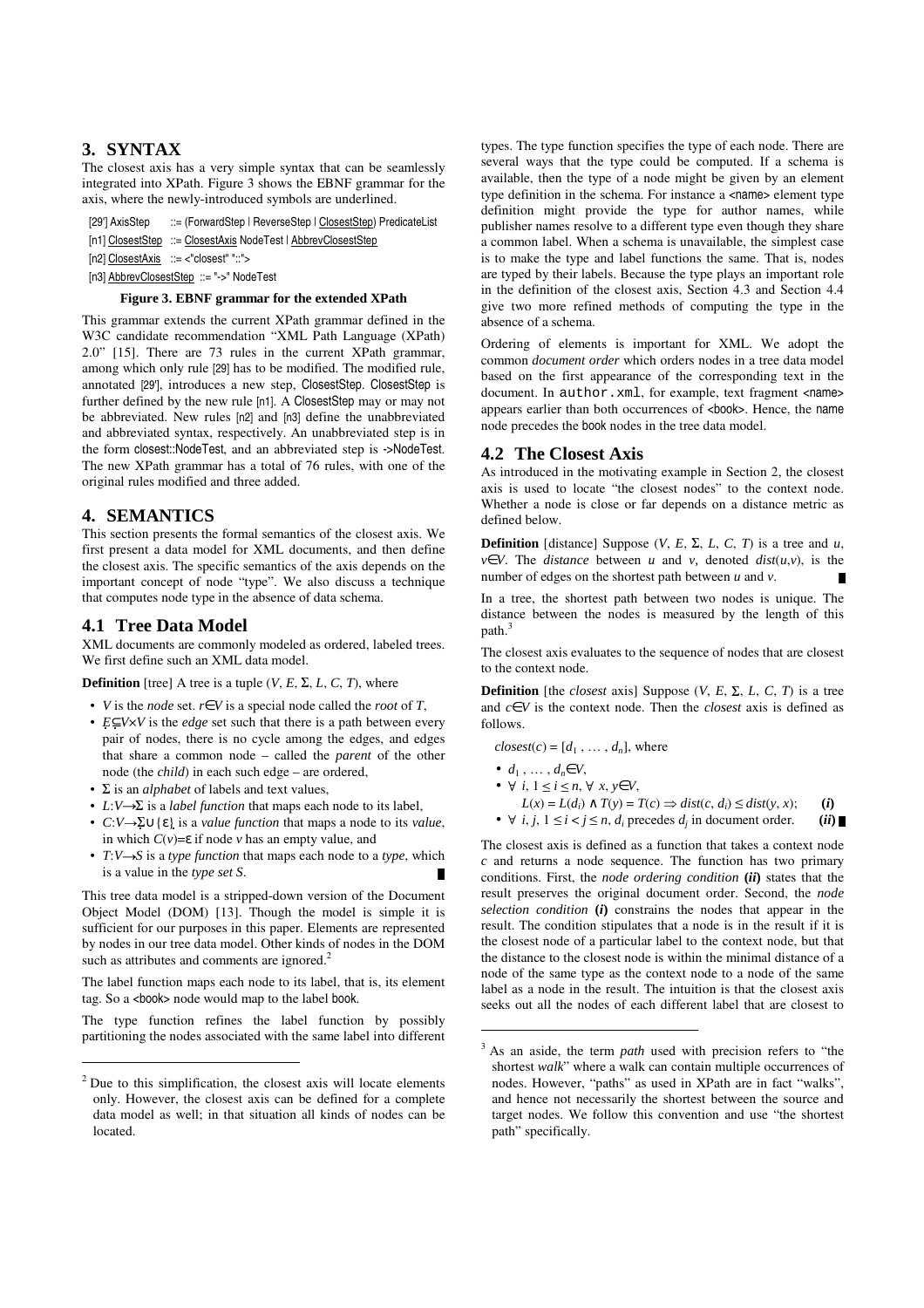the context node, but restricts the search based on the minimal possible distance between a given type and a given label.

To better understand the meaning of the node selection condition, let's consider an example. Figure 4 shows the hierarchy for the XML given in Figure 1. Assume that the type of each node is its label. Let the context node be the leftmost title node. The nodes closest to the title node are pointed to by dashed arrows. The five closest nodes are ordered in the closest axis in document order. In this example there is only one node of each label that is closest, but in general there could be several nodes with the same label that are closest. Note that none of the nodes in the other book subtree is closest to this title.



**Figure 4. Nodes closest to the first title**

In the above example, the node selection condition in the axis definition could in fact be simplified to the following

$$
\forall i, 1 \le i \le n, \forall x \in V, L(x) = L(d_i) \implies dist(c, d_i) \le dist(c, x) \ (i')
$$

in which the types are absent.

This simplification is possible because the tree is of a regular structure. We say that the tree's structure is *regular* if the following holds

$$
\forall c \in V, \forall l \in \Sigma, \exists v \in V \text{ such that}
$$

 $L(v) = l \wedge dist(c, v) = \min\{ dist(v, x) | L(x) = l \wedge T(v) = T(c) \}.$ 

That is, for any node *c* and any label *l* in a regular tree, we can always find a node *v* labeled *l* such that *c* and *v* are of the minimal distance of nodes typed  $T(c)$  and nodes labeled *l*. The fact that every node is guaranteed to have a minimal distance node of any given label reduces  $(i)$  to  $(i')$ .

For hierarchies that are not regular, the node selection condition **(***i***)** is more appropriate than the simplified version **(***i'***)**. For example, suppose that the first book does not have a price child, as shown in Figure 5. Here the label and type are still the same; but the tree is irregular in the sense that the context title node could not find a label price node within the minimal distance of all possible pairings of type title node and label price node, which is two. The closest axis using condition  $(i')$  (just the labels) would locate the price child of the second book since it is the closest price. But this price should not belong to the closest axis of the first book because it is closer to the second book than the first.



**Figure 5. The search is restricted by the type information**

In the trees in Figure 4 and Figure 5, the label and type functions are the same. But there are scenarios where nodes of the same label should be differentiated for the results to be intuitively appropriate. For example, the price of a book and the price of a car need to have different types. Suppose the closest node labeled name to car price is four while the closest node labeled name to book price is three. If all price nodes were of the same type, then no car price would have any name node in its closest axis. By distinguishing the two types of price nodes, a car price node can include in its closest axis all name nodes at a distance of four. Note that the book price's axis contains author name, while the car price's axis probably contains owner or dealer name, a different type of name. But the node selection condition **(***i***)** is concerned with type of the context node only, but not the type of the nodes in the axis.

Our use of the term "closest" to describe the new axis is evocative but imprecise. For some data collections, the results may be counterintuitive. For example if an author name node is equidistant from both a book price type and a car price type (an unlikely scenario, but possible) then the closest axis of this node includes nodes of both type book price type and car price. So while the closest axis can be used to symmetrically exploit data, the meaning of the axis depends on the data.

The closest axis is similar to the current XPath axes insofar as it returns a node sequence relative to a context node. A node test and predicates can be further applied to filter the sequence. Unlike all other axes, the closest axis is a *non-directional* axis. That is, it does not locate nodes in a particular direction (up, down, left, right) in the hierarchy. Instead it utilizes node and type information to find nodes that are close to the context node in any direction. Only non-directional axes can symmetrically exploit data.

An interesting consideration is whether nodes connected by ID/IDREF relationships can be considered as *closest* nodes. In a tree, there would be no edge between two such nodes, so the two nodes would not be closest. But we could easily add a "virtual" edge to connect such nodes and compute distances in the resulting graph. However, in the interest of simplicity we do not consider such virtual edges in this paper.

### **4.3 Root-to-Node Path Type**

Node type is important in determining which nodes are in the closest axis. The use of types takes into account the fact that different kinds of real-world entities may be represented by nodes of identical labels in a tree. So a proper type function *T* should for example distinguish a book price from a car price.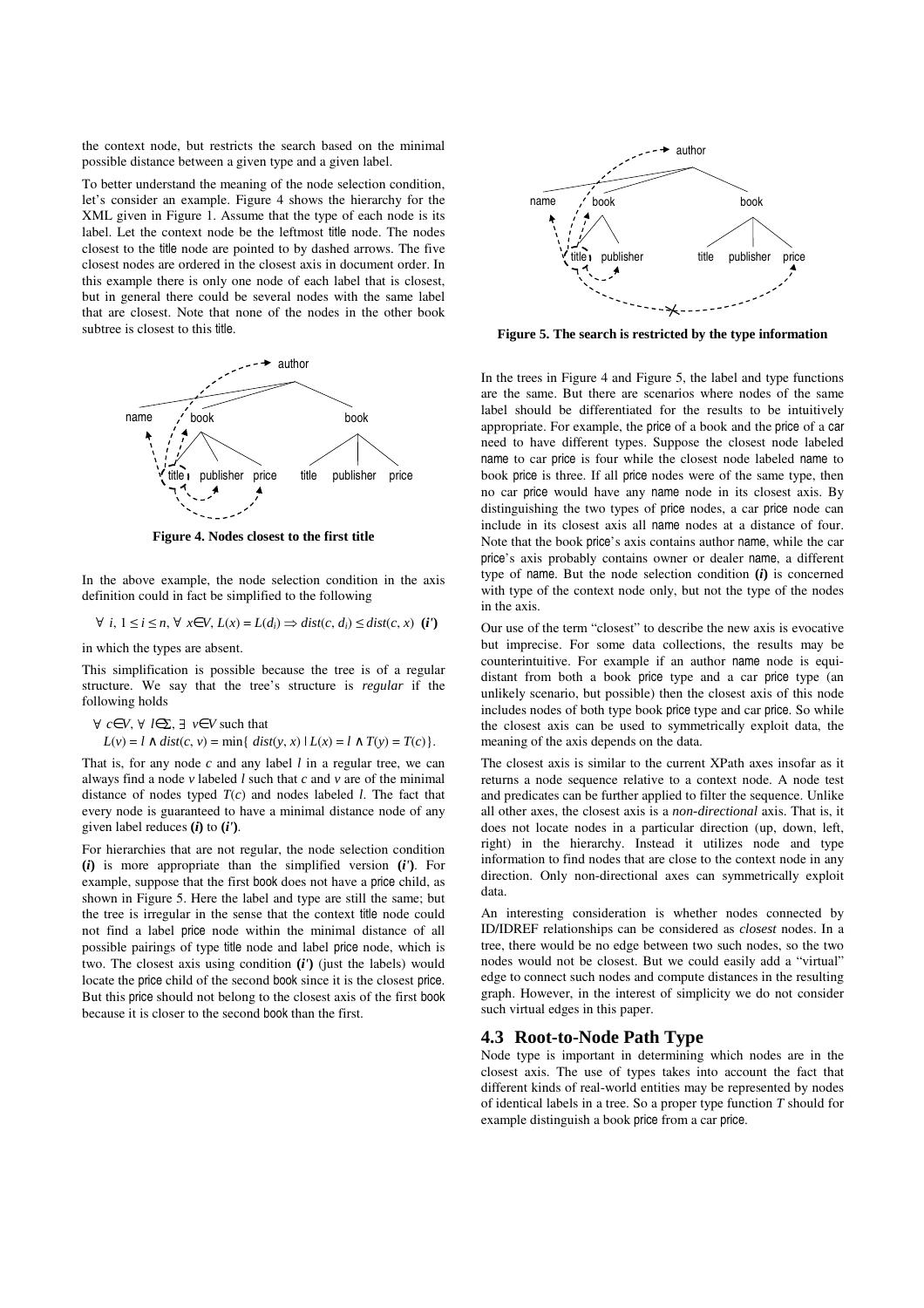The type function can sometimes be easily inferred when the data is accompanied by schema information in the form of DTD or XML Schema. But a common situation is that we do not know the schema. We now introduce a technique to compute the types in the absence of a schema. The node types produced by these are potentially helpful in refining the possible results of a closest axis.

**Definition** [root-to-node path type] A tree  $(V, E, \Sigma, L, C, T)$  uses *root-to-node path type, or path type* in short, if for any  $v \in V$ ,  $T(v)$ is a list of the labels of the nodes on the inclusive path from the root *r* to *v*.

The path type is essentially a concatenation of the labels of the nodes from the root to the node. With path type, nodes of the same type always have the same label, but not vice versa. The rationale behind path type is the following claim:

*If two nodes are of the same type, then their respective child nodes with the same label should be of the same type too.*

It is rather common for two nodes in a tree to have the same label but represent different kinds of entities. However, it is rarely the case that such two nodes' respective parents have the same type. In our previous example of book price and car price, suppose their respective parents are book and car. The paths from the root node to a book price node and a car price node are different; therefore book price and car price have different path types.

Path type can be efficiently computed when the tree is parsed. The type of a node is obtained by appending its own label to the end of the path type of its parent. The complexity of the computation is  $O(n)$  where *n* is the number of nodes in the tree.

### **4.4 Signature Type**

The signature type is also useful in specifying queries with the closest axis. Furthermore, it is crucial to the efficient implementation of the closest axis.

### *4.4.1 Signature*

We first introduce the concept of *signature*. A signature is a succinct description of the structure of a data forest, similar to a Data Guide.

**Definition** [signature] Denoted  $sig(F)$ , the *signature* of a forest  $F$ is a forest such that

- $C(v) = \varepsilon$  for every node *v* in *sig*(*F*);
- if *F* is a tree that consists of a root *r* and forest *S* (the root of each tree in *S* is connected to *r* by an edge), then  $sig(F)$  is a tree that consists of a root node labeled *L*(*r*) and the forest  $sig(S)$  (if *F* consists of a single node *r*, then  $sig(F)$  contains a single node as well);
- if *F* is a forest that consists of *n* trees  $H_1, \ldots, H_n$  (*n*>0), then  $sig(F)$  consists of a set of trees:  $sig(H^1), \ldots, sig(H^k)$ , where *H*<sup>*i*</sup>∈{*H*<sub>1</sub>,…,*H<sub>n</sub>*} (1≤*i*≤*k*) and { $sig(H<sup>i</sup>)|1 \le i \le k$ } = { $sig(H<sub>i</sub>)|1 \le i \le n$ }; tree equivalence is defined in terms of isomorphism between labeled trees.

A signature summarizes the structure of a forest. A signature tree never contains two sibling subtrees that are isomorphic.

For example, the tree in Figure 4 (the tree data model of author.xml in Figure 1) has the signature shown in Figure 6. This signature is smaller in size than the data. The data tree contains two book subtrees of identical structure – each book node has title, publisher and price children, all of which are leaf

nodes. Keeping one copy of this book structure in the signature tree is sufficient to capture the structure of the data tree.



**Figure 6. Signature of author.xml**

A signature is unlike a schema specification such as a DTD. Any forest has exactly one signature, but could potentially conform to many schemas. Also, a schema usually precedes the data. Data is created in a structure that conforms to the given schema. Users normally have to know about the schema to query the data. In contrast, a signature is computed from the given data to assist the evaluation of the closest axis. Hence a signature is preceded by the data.

A signature can be computed efficiently. The definition of signature gives a recursive algorithm that computes it.

Usually the signature will be much smaller than the data, especially for large data collections since many data items will share a common structure. But in the worst case, they are the same size.

Finally, we extend the concept of signature from trees to nodes.

**Definition** [node signature] The *signature* of a node *v* in a data tree is the signature of the tree rooted at *v*.

Node signature is compatible with tree signature. The signature of a tree is just the node signature of the root node.

### *4.4.2 Signature Type*

Observe that there is a correspondence between nodes in a data tree and nodes in the signature tree. We can define the type of a node in a data tree as its corresponding node in the signature.

**Definition** [signature type] Suppose  $sig(F) = S$ . The *signature type* of a node in *F* is its corresponding node in *S*.

Because a tree signature is recursively computed in a bottom-up fashion, node signature is simultaneously determined while computing the signature of the whole tree. As the pre-condition for the node classification algorithm, we assume that node signature of each node is already available, represented by a the function *sig*(). The algorithm is listed in Figure 7.

The algorithm computes signature type for all nodes by invoking the recursive function *visit*() on the root of the data tree. It starts with the obvious base condition: the root of a tree is mapped to the root of its signature tree. It then recursively computes the type of each node in a top-down fashion. At a node *n* in the data tree, the function returns if *n* has no child; otherwise, it decides the type of each of its child by comparing the signature of this child to the each of the child subtree of  $T(n)$ , the node in the signature tree that *n* corresponds to. (Note that in the algorithm, the tree rooted at *s* is equivalent to *sig*(*s*), because a signature tree does not contain isomorphic sibling trees.) Once the type of a child *c* is determined,  $visit(n)$  calls  $visit(c)$  recursively. Here the most costly part is to determine isomorphism between trees. As mentioned before, comparing unordered trees can be efficiently computed with the help of a sort.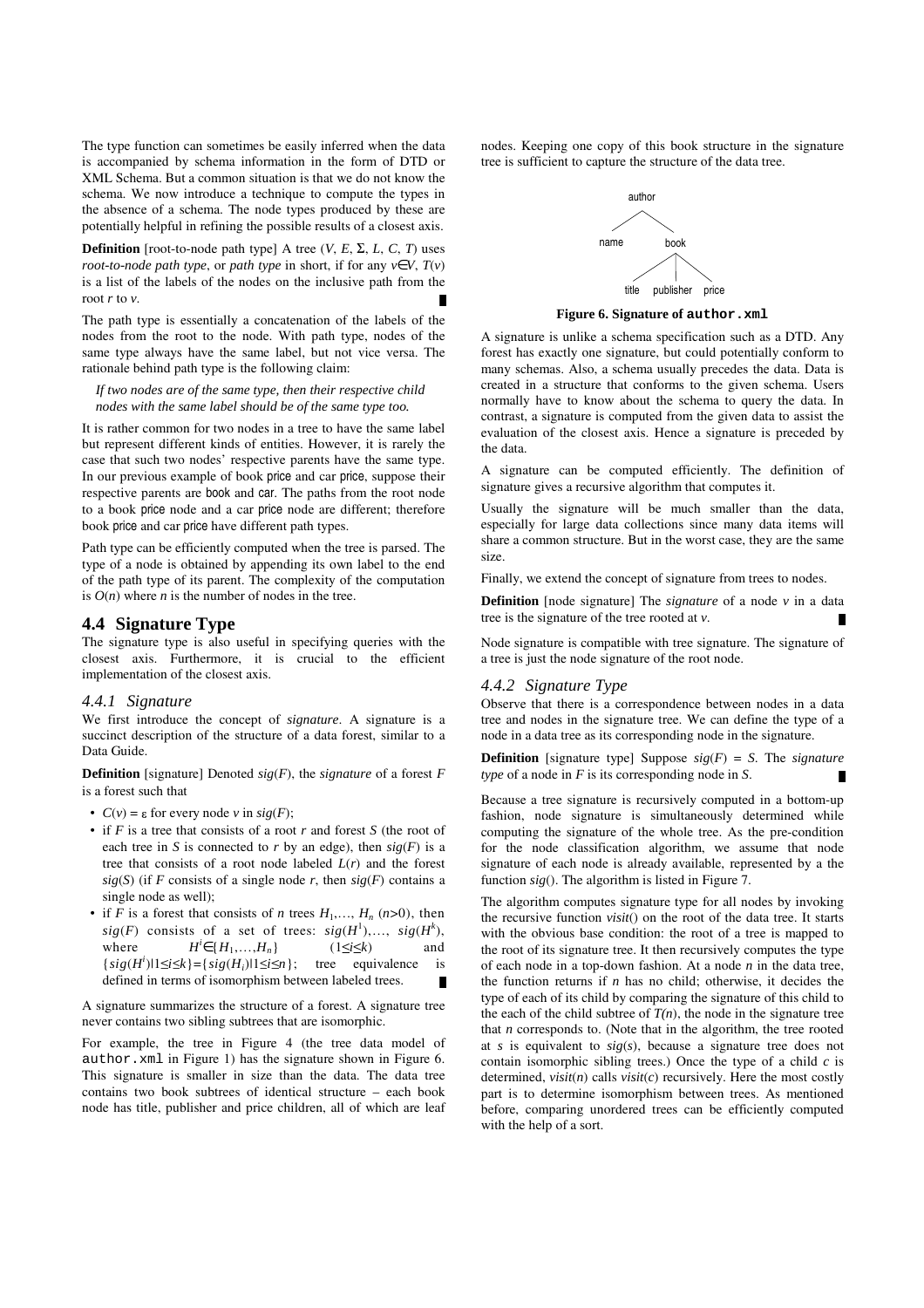#### **pre-condition:**

- data tree  $(V, E, \Sigma, L, C, T)$  and its signature *S*,
- *T* is only defined on the root node *r*,
- $T(r)=r'$ , *r'* is root of *S*,
- $sig: V \rightarrow set$  of trees rooted at *v*,  $v \in V'$ .

# **computing the types:**

*visit*(*r*)

### **post-condition:**

*T*: *V*-> *V'* is defined on all nodes in *V*

### **function definition** *visit*(*n*):

```
if n has no child
  return
else
  for each child c of n
     for each child s of T(n) in S
       if sig(c) is isomorphic to the tree rooted at sthen T(c) = svisit(c)
```
**Figure 7. An algorithm for computing node type**

# **5. IMPLEMENTATION**

This section investigates how the closest axis can be efficiently computed. At first sight, it seems quite probable that the evaluation of the closest axis would be completely different from that of a usual XPath axes. Axes like descendent are directional, while the closest axis is non-directional; its semantics just describes the property of the closest nodes without giving a specific direction to where it is located.

XPath/XQuery implementations can be broadly classified as either *in-memory* or *persistent*. We present both in-memory and persistent implementations in this section. An in-memory implementation loads the entire data tree into memory and evaluates the axis directly on the tree. However, some data collections are too large for memory. In a persistent implementation, the data resides predominately on disk. Indexes are commonly used in persistent implementations to optimize performance by reducing the number of blocks read from disk during query evaluation.

## **5.1 In-memory Evaluation**

The closest axis can be naïvely implemented by exploring from the context node in all directions until each kind of label is reached that is within the minimal distance between the type of the label and the type of the context node. Such an evaluation simply has to enumerate all the possible paths starting from the context node to look for the closest node(s). The algorithm that computes all the closest nodes to a context node, *v*, is shown in Figure 8.

Though the naïve algorithm computes the closest axis it has high cost. The algorithm explores *maxDistance* edges from the context node, potentially covering the entire tree.

### **pre-condition:**

- data tree  $(V, E, \Sigma, L, C, T)$
- $typeDistance(\Sigma)$  is a hash table that maps each label to a distance, initially the distance for every label is the distance between the context node type and the closest type for this label
- *maxDistance* is the maximal type distance over all the labels
- $\text{closed}(\Sigma)$  is a hash table that maps each label to a list of closest nodes, initially each list is empty
- $\nu$  is the context node

### **computing the closest axis:**

*closest*(*v*, 0, *maxDistance*)

#### **post-condition:**

 $\text{closes}(\Sigma)$  is a hash table that maps each label to a list of closest nodes

**function definition** *closest*(*c*, *d*, *maxDistance*):

// Return if distance exceeds maximum possible **return if** *d* > *maxDistance* // Try each edge from c **for**  $(c, x) \in E$ // Check if this is the right distance **if**  $d = typeDistance(label(x))$  $// x is at the right distance$  $insert(x, closest(label(x)))$ 

// Continue exploring from this edge  $\textit{closest}(x, d+1)$ 

### **Figure 8. A naïve, in-memory algorithm for evaluating the closest axis**

Further, the naïve algorithm assumes the existence of a *typeDistance* hash table that has already computed the minimal distances between pairs of types. This table can be constructed when a DOM is built or just prior to evaluating the axis using the signature described in Section 4.4.1. Essentially, the strategy is to evaluate the closest axis in the signature forest to find all of the types closest to the type of the context node. For example, in the evaluation of the closest axis from the first title node in Figure 4, the signature shown in Figure 6 could be explored to determine the distance from the title type to the closest types corresponding to each label.

### **5.2 Node Test Optimization**

We anticipate that the closest axis will almost always be used with a node test for a specific label, e.g., "closest::price." (See Section 6 for closest axis use cases). The evaluation cost can be significantly reduced in such cases. One way to reduce the cost in the naïve algorithm is to set the *maxDistance* to the distance of the type corresponding to the label in the node test, e.g., price in the example given above. On average this will cut the cost in half. However, a significantly better strategy is possible.

The better strategy is to convert the non-directional search to a directional search. Observe that a signature provides both a distance and a path to the desired type. To continue with the example, assuming that the context node is a title type, a single path connects the price type to the title type in the signature. The path climbs to the book parent and then drops to the price child. In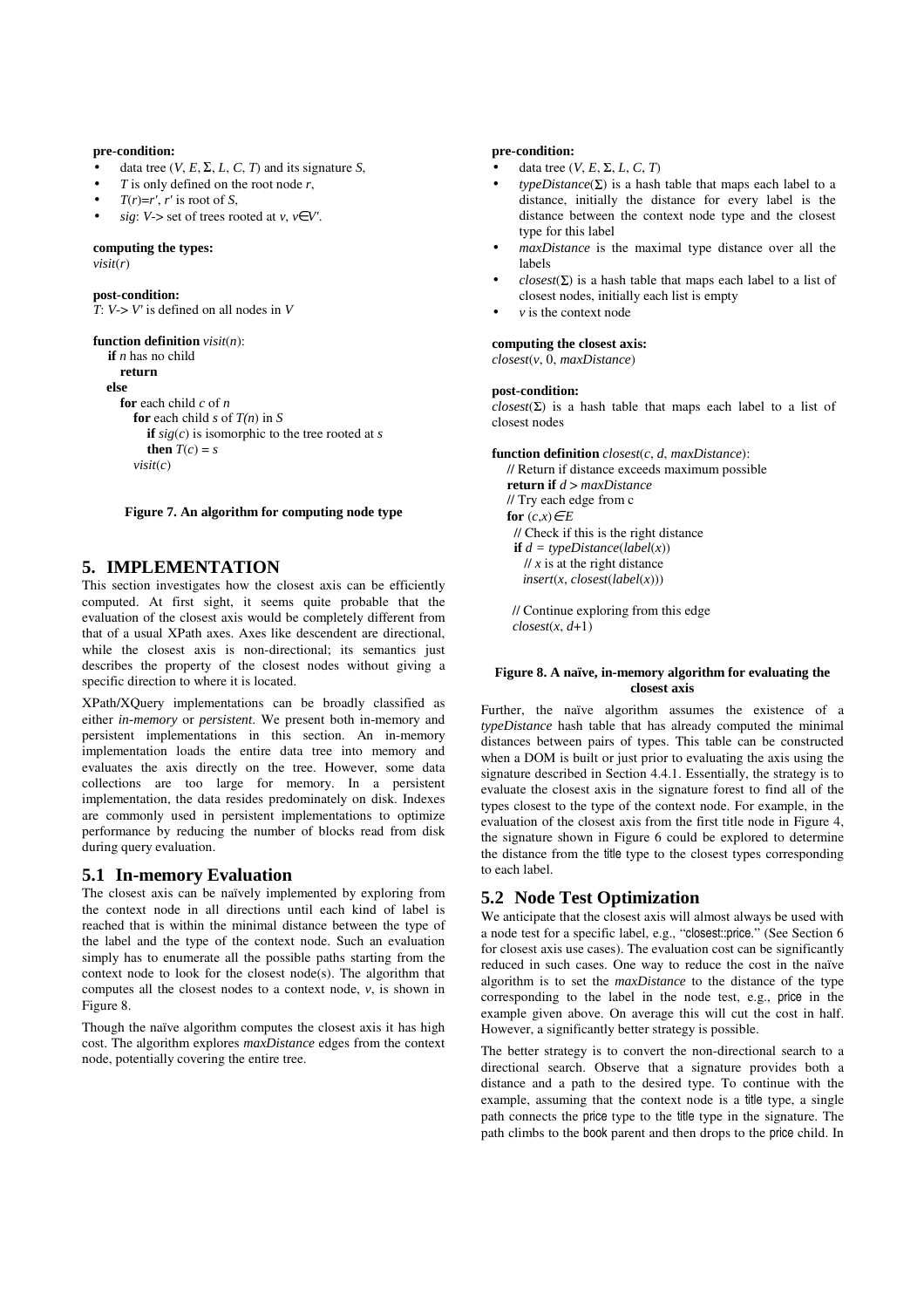general, the path between any two types traverses through the *least common ancestor* (LCA) of the two types in the signature. So the optimization is to replace the closest axis with a different expression that follows the path to the nodes specified by the node test. In the example, the non-directional expression "closest::price" would be replaced with the following directional path expression: "parent::\*/child::price." The conversion can be performed by a preprocessor prior to evaluating an expression, or the directional path expression can be substituted during evaluation of a closest axis. Note that in general, there might be several closest types, so a union path expression that follows all of the paths might be needed.

## **5.3 Persistent Implementation**

For the closest axis to be of practical value for database applications, it needs to be computed efficiently in persistent implementations. Since the axis will almost always be used in combination with a non-wildcard node test, we focus on the implementation of the node test optimization and introduce an *LCA-join* operation that efficiently evaluates the closest axis.

Many XPath/XQuery implementations use a node numbering scheme and indexes to quickly evaluate queries. (Related work is discussed in Section 7.) As an example, consider the following scheme. Given a tree, assign each node a number according to its ordinal in document order. The numbers range from 1 to *n*, the total number of the nodes. This can be achieved by a preorder traversal of the tree. Each node is also assigned the number of its maximum descendent. This allows ancestor/descendent relationships to be determined by reasoning about the node numbers. All nodes with a number larger than the number of a node *v* and no larger than its maximum descendent's are descendents of *v*. Figure 9 shows the numbering for the data tree of author.xml in Figure 1. The first book node has the number 3 and its maximum descendent is 6. So its descendents are all the nodes numbered between 3 and 6.



**Figure 9. Numbering the data tree of author.xml**

Next, an index of types is created. The index maps each type in the signature to an ordered list of node numbers for nodes of that type. Then the closest axis can be computed by simply merging three lists as depicted in Figure 10. The list merging is an LCAjoin. In the figure, there are three lists of nodes: parents, children, and least common ancestors (lca in short). The parents list is the list of context nodes (we assume that these nodes are all of the same type, if not then each type in the list will be joined in a separate LCA-join). The children list contains the nodes in the closest type to the type of the context nodes. The lca list is the list corresponding to the label that is the least common ancestor of the child and parent labels in the signature. For instance, for title children and publisher parents in Figure 6, the lca is book. The

lists are merged in the direction of a lexical ordering of the data (from left to right in the figure). A parent is closest to a child if both are descendent of the same lca. If a parent is not a descendent of the current lca, then either the current lca is before the current parent (child), in which case the current lca pointer is advanced, or the current parent (child) is before the current lca, in which case the current parent (child) pointer is advanced. Typically only two lists are merged instead of three since the parent or child is the lca.





#### **Figure 10. An LCA-join**

As an example consider Figure 11. It illustrates the task of finding the closest <title> elements to the <publisher> elements for the data tree of author.xml in Figure 1. The lca is book. The merging process starts with the pointers at the start of each list. The first publisher and title are both descendents (within the range) of the first book, so this publisher is closest to the title. The next publisher however is *not* within the range of the current lca hence it is not closest to the first title. The LCA-join continues by advancing the lca and child pointers to find the next closest pair.

The LCA-join is of special importance in database management systems. If an XML DBMS can iterate through elements of a particular type, then the *closest* axis with a non-wildcard node test can be efficiently computed with an LCA-join. The time complexity of an LCA-join is  $O(n)$ , where *n* is the number of nodes in a type list. Indexes to map an element type to a list of nodes for that type are commonly available in native XML DBMSs (e.g., Xindice, eXist, and BerkeleyDB-XML provide element type indexes.)



**Figure 11. The LCA-join of publisher and title**

# **6. USING THE CLOSEST AXIS IN PRACTICE**

In this section we turn our attention to the use of the closest axis in practice. To show its wide applicability, we demonstrate how the closest axis can replace directional axes in queries from the first use case in the W3C XML Query Use Cases [16].

We first take a look at two queries from the first use case – "Experiences and Exemplars". For each query, the problem and the solution using the closest axis are shown.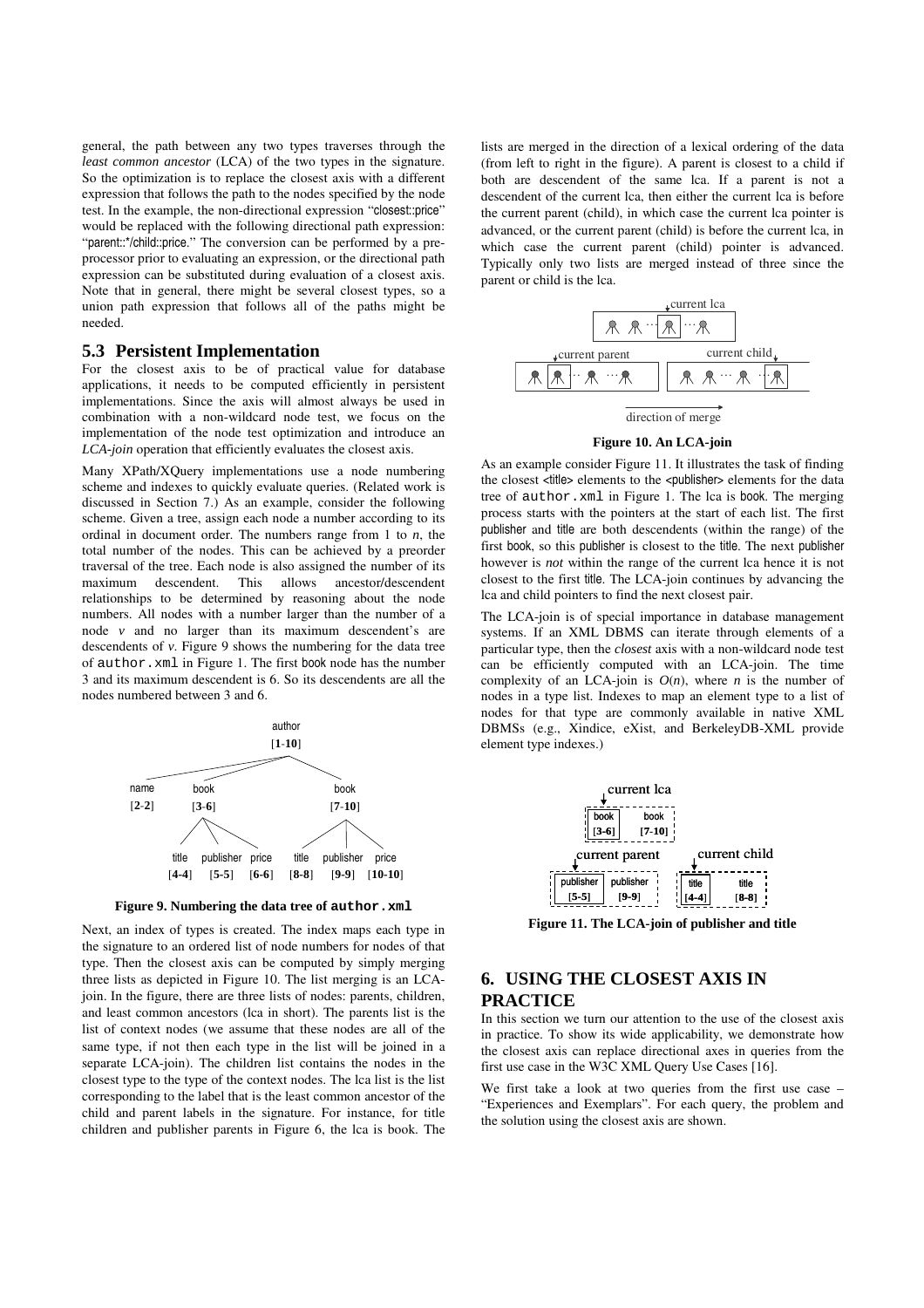```
Q1. List books published by Addison-Wesley after 1991,
including their year and title.
```

```
Solution using the closest axis:
<bib>
{
 for $b in doc("http://bstore1.example.com/bib.xml")->bib->book
 where $b->publisher = "Addison-Wesley" and $b->@year > 1991
 return
  <book year="{ $b->@year }">
  { $b->title }
  z/hnook\sim}
</bib>
```
Each of the five closest axes in the above query replaces a child axis in the original query. As we can see, there is no directional axis in the modified query.

**Q9. In the document "books.xml", find all section or chapter titles that contain the word "XML", regardless of the level of nesting.**

```
Solution using the closest axis:
<results>
 {
  for $t in doc("books.xml")//(chapter | section)->title
  where contains($t->text(), "XML")
  return $t
 }
</results>
```
The closest axes in the above query replace child axes in the original query as well. However, we choose not to replace the descendant-or-self axis with the closest axis. Although it is usually the case that all chapter nodes are of the same distance to the root of a document, it may not always be true. When some chapter nodes are farther away from the root, the closest axis will miss these nodes even though it is the intension that they be selected. In this particular case, doc("books.xml")//chapter is still the best way to properly locate chapter nodes. This example shows that when the descendant-or-self axis is invoked from the document root it functions as a symmetric locator. The expression doc("anyBibDoc.xml")//book is not structure-dependent, and hence is symmetric in effect.

In addition to the queries shown above, we have also inspected other queries in this use case. It turns out that *every* directional axis in the various use cases can be replaced by the closest axis, with the exception of the descendant axis. This can be explained by the fact that these XPath expressions are all used to located related nodes, and the related nodes are always closest to the context nodes. In this use case, there is no instance of the use of the parent axis; but the closest axis should be effective in replacing it as well should it be used.

Although not present in the entire use cases document, recursive hierarchies can also be problematic. Consider a recursive schema in which all part elements are nested to represent subparts. Located at the leaves in the hierarchy are those atomic parts that have no subparts. In such a hierarchy the expression part->part may or may not give the expected result. This expression returns the immediate subparts while some users may believe all (recursive) subparts should be returned. Again, the descendant-or-self axis should be used to locate all subparts relative to a part.

Some XPath expressions fundamentally depend on a direction and cannot be augmented with a closest axis. An example would be that a query to find the names of all the elements that enclose a book element, a parent axis would be necessary to locate the enclosing element.

# **7. RELATED WORK**

By facilitating the symmetric exploitation of hierarchical data, this paper contributes to the following areas. First, it is a means for the integration of XML data, because heterogeneous data can potentially be queried with the same query. Second, it offers a novel (not only syntactically but also semantically) construct to XML query language. A user can effectively query XML data without knowing its specific structure. We review related work in these two areas respectively.

Many research projects have focused on the problem of data integration [2] [5] [6] [10]. The goal of data integration is to combine data from different sources into a single source. From a user's point of view, there is only one source and she can query the data using the schema of that single source. For example, YAT [2] and SilkRoute [5] translate relational data into XML. Query over the underlying relational data is expressed through an XML interface. The heterogeneity considered in these data integration systems largely lies in the form of the data, e.g., relational and XML data. This paper considers XML data only, but with heterogeneous structures.

Data integration systems are usually classified as *global-as-view* (GAV) and *local-as-view* (LAV). GAV means that there is a global view, defined as a view over local schemas. In contrast, a LAV approach defines local views in terms of the global schema. Most data integration solutions are GAV, with just a few (for example [10]) being LAV. Since our approach is structureindependent, there is no schema or view visible to a user at all. However, the philosophy of symmetric exploitation can in some sense be regarded as a GAV data integration approach. The notion of a global schema is manifested by the non-directional nature of the closest axis. This schema is essentially a virtual graph. In this graph, each directed edge represents the fact that the destination node is in the closest axis of the source node. None of the (undirected) tree edges needs to be represented in this graph. Such a graph is a special kind of global schema in that the user is not even expected to be aware of it.

Querying hierarchical data is often a non-trivial task. There has been some work on the convenient formulation of queries over XML data. For example, [8] and [12] propose descriptive languages for specifying transformations of XML data. Similar to the closest axis, these languages hide from users much of the procedural specification necessary in a language such as XQuery or XSLT. However, these special-purpose techniques are limited because they still suffer from being structure-dependent. A query might have to be rewritten when the data changes. Our objective to flexibly issue queries independent of the structure is shared by [4] and [9]. [4] presents a semantic search engine for XML. The search relies on an *interconnection* relationship to decide whether nodes are "semantically related." Two nodes are interconnected if and only if the path between them contains no other node that has the same label as the two nodes. [9] proposes a schema-free XQuery, facilitated by a *Meaningful Lowest Common Ancestor Structure* (MLCAS) operation. Both the interconnection in [4]